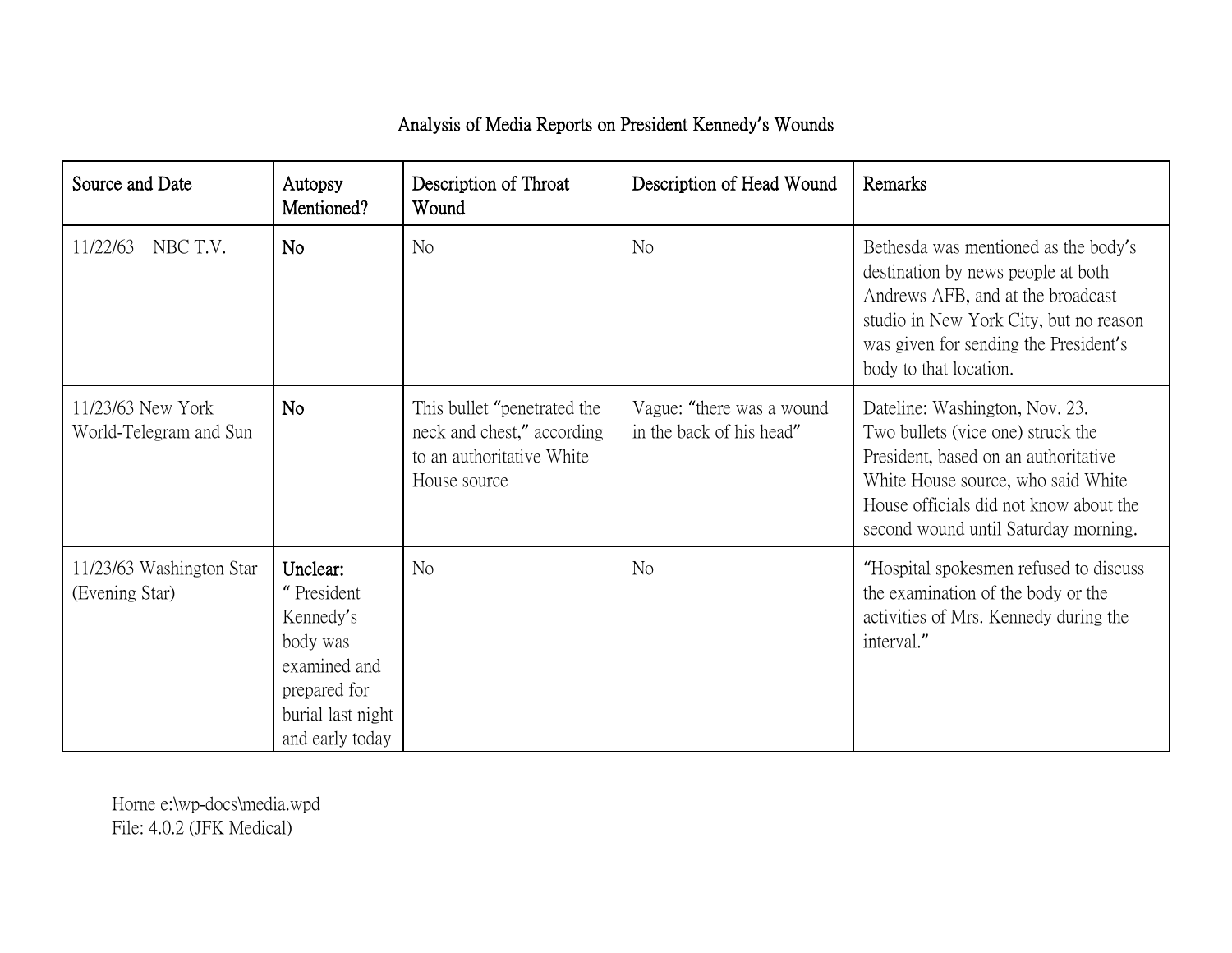| Source and Date                     | Autopsy<br>Mentioned?                                                                                                                                                             | Description of Throat<br>Wound                                                                                                                                                                                                                                                         | Description of Head Wound                                                                                                                                                                   | Remarks                                                                                                                                                                                                           |
|-------------------------------------|-----------------------------------------------------------------------------------------------------------------------------------------------------------------------------------|----------------------------------------------------------------------------------------------------------------------------------------------------------------------------------------------------------------------------------------------------------------------------------------|---------------------------------------------------------------------------------------------------------------------------------------------------------------------------------------------|-------------------------------------------------------------------------------------------------------------------------------------------------------------------------------------------------------------------|
|                                     | at Bethesda<br>Naval<br>Hospital."                                                                                                                                                |                                                                                                                                                                                                                                                                                        |                                                                                                                                                                                             |                                                                                                                                                                                                                   |
| 11/24/63 New York Post              | N <sub>o</sub>                                                                                                                                                                    | N <sub>o</sub>                                                                                                                                                                                                                                                                         | N <sub>o</sub>                                                                                                                                                                              | Dateline: Washington, Nov. 23.<br>"she (JBK) rode in the hearse to the<br>Bethesda, Md., Naval Hospital where the<br>slain President was prepared for burial."                                                    |
| 11/27/63 New York<br>Herald-Tribune | Speculative:<br>"It has been<br>announced that<br>none was<br>performed.<br>Officials at<br>Bethesda<br>declined to say<br>yesterday<br>whether there<br>had been an<br>autopsy." | "The first shot, fired as the<br>Presidential car was<br>approaching, struck the<br>President in the neck just<br>above the knot of his<br>necktie, then ranged<br>downward into his bodyit<br>is not known whether the<br>bullet that entered Mr.<br>Kennedy's body was<br>recovered" | "struck in the back of his<br>head, to the right<br>The bullet found in the<br>stretcher on which the<br>President was borneis<br>believed to be the one that<br>inflicted the head wound." | Dateline: Washington.<br>The article implies the FBI was the<br>source of its information.<br>Bullet fragments found in the limousine<br>are said to have been from the bullet<br>which struck Governor Connally. |
| 11/27/63 New York Times             | Speculative:                                                                                                                                                                      | "Physician reports one shot<br>remained in President's                                                                                                                                                                                                                                 | "it is presumed that the<br>bullet that struck the                                                                                                                                          | Dateline: Dallas, Nov. 26.<br>"The known facts about the bullets, and                                                                                                                                             |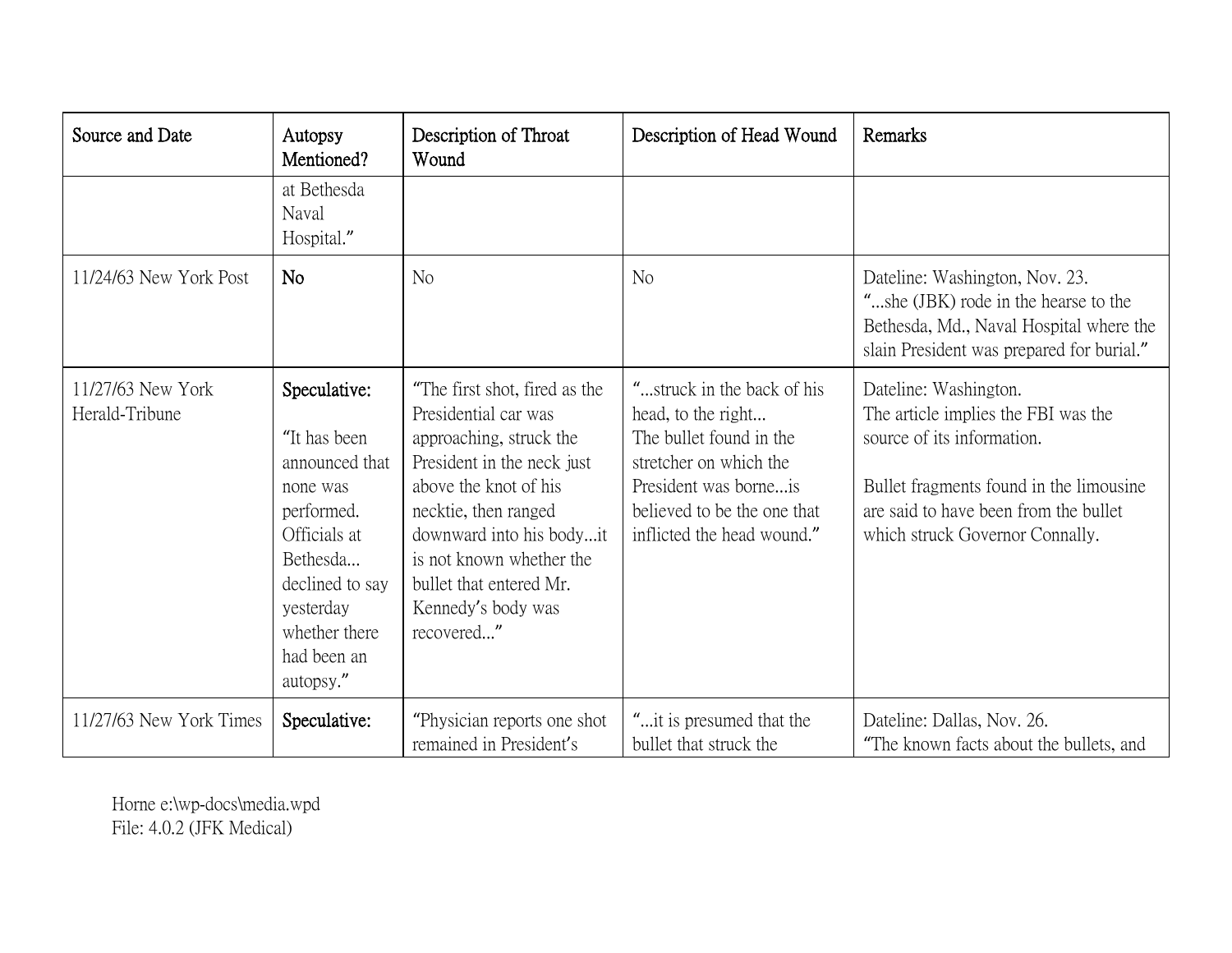| Source and Date                     | Autopsy<br>Mentioned?                                                                                                                                                                                        | Description of Throat<br>Wound                                                                                                                                                                                                                                                                                                                                                  | Description of Head Wound                                                                                      | Remarks                                                                                                                                                                                                                                                                                                                                                                                                                                                                                                                                  |
|-------------------------------------|--------------------------------------------------------------------------------------------------------------------------------------------------------------------------------------------------------------|---------------------------------------------------------------------------------------------------------------------------------------------------------------------------------------------------------------------------------------------------------------------------------------------------------------------------------------------------------------------------------|----------------------------------------------------------------------------------------------------------------|------------------------------------------------------------------------------------------------------------------------------------------------------------------------------------------------------------------------------------------------------------------------------------------------------------------------------------------------------------------------------------------------------------------------------------------------------------------------------------------------------------------------------------------|
|                                     | "The bullet that<br>did not exit<br>from the<br>President's<br>body may have<br>since been<br>recovered in an<br>autopsy, but<br>the Parkland<br>Hospital said<br>no autopsy was<br>performed in<br>Dallas." | body after hitting him at<br>level of his necktie knot."<br>"Dr. Kemp Clark, who<br>pronounced Kennedy dead,<br>said, 'One struck him at<br>about the necktie knot. It<br>ranged downward in his<br>chest and did not exit,' the<br>surgeon said."<br>"As the President's car<br>came abreast of the<br>photographer, the President<br>was struck in the front of<br>the neck." | President's head was the one<br>recovered from the stretcher<br>that bore the President into<br>the hospital." | the position of the assassin, suggested<br>that he started shooting as the President's<br>car was coming toward him; swung his<br>rifle in an arc of almost 180 degrees, and<br>fired at least twice morea strip of color<br>movie film taken by a Dallas clothing<br>manufacturer with an 8 mm camera tends<br>to support this sequence of events."<br>"A third bullet was found in fragments in<br>the car and is presumed by official<br>sources to be the one that coursed<br>through the body of Governor John B.<br>Connally, Jr." |
| 11/27/63 Washington<br>Evening Star | Unclear:<br>"The late"<br>President was<br>prepared for<br>burial by three<br>men working<br>under the                                                                                                       | N <sub>o</sub>                                                                                                                                                                                                                                                                                                                                                                  | N <sub>o</sub>                                                                                                 |                                                                                                                                                                                                                                                                                                                                                                                                                                                                                                                                          |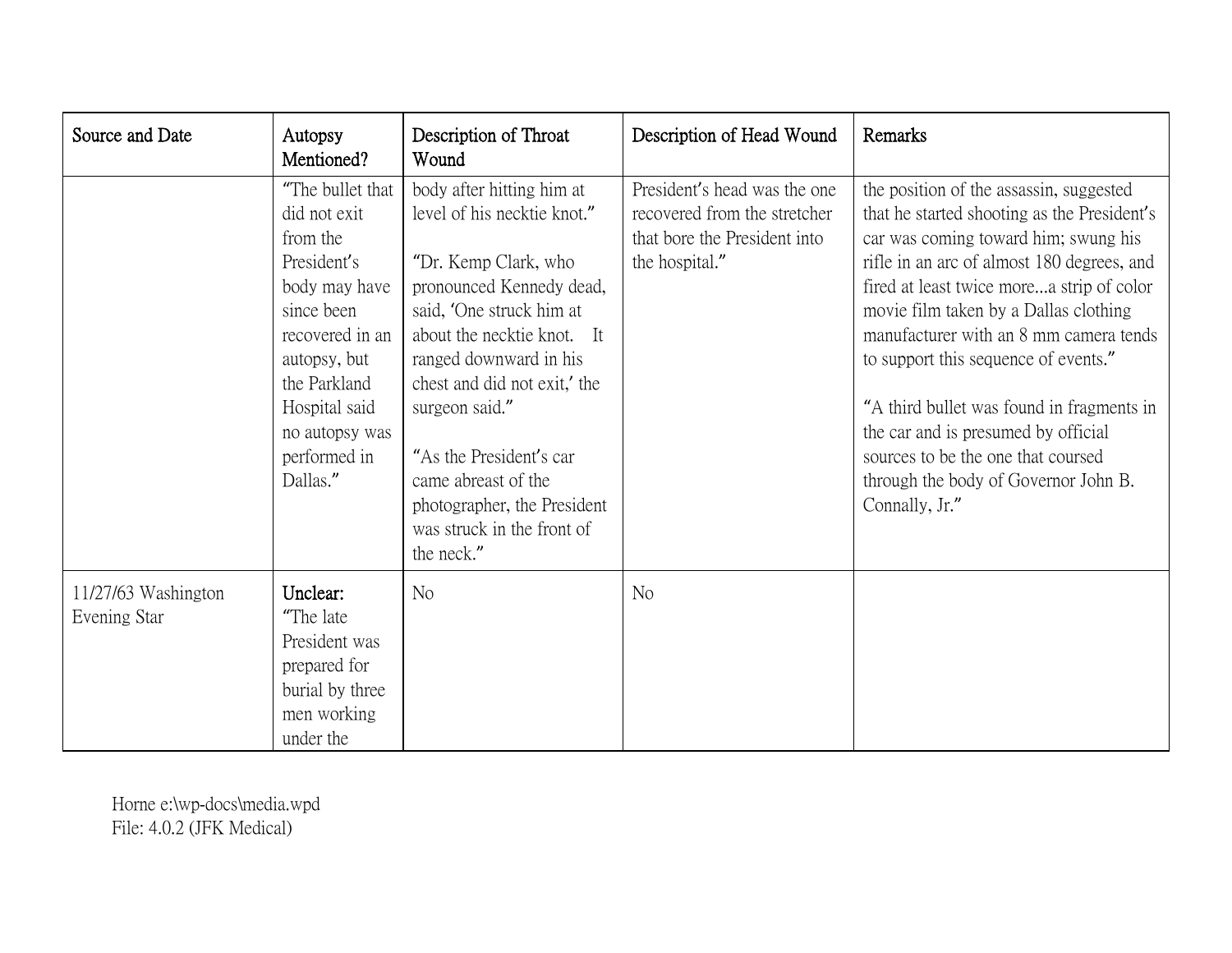| Source and Date                    | Autopsy<br>Mentioned?                                                                                                                                                                            | Description of Throat<br>Wound                                                                                                                                                                                                                  | Description of Head Wound                                                                                                     | Remarks                                                                                                                                                                                                                                                 |
|------------------------------------|--------------------------------------------------------------------------------------------------------------------------------------------------------------------------------------------------|-------------------------------------------------------------------------------------------------------------------------------------------------------------------------------------------------------------------------------------------------|-------------------------------------------------------------------------------------------------------------------------------|---------------------------------------------------------------------------------------------------------------------------------------------------------------------------------------------------------------------------------------------------------|
|                                    | supervision of<br>Joseph Gawler<br>of the Joseph<br>Gawler's Sons<br>funeral home<br>here. This<br>followed a<br>medical<br>examination<br>conducted at<br>the Bethesda<br>Naval Hospi-<br>tal." |                                                                                                                                                                                                                                                 |                                                                                                                               |                                                                                                                                                                                                                                                         |
| 11/29/63<br>LIFE magazine          | No                                                                                                                                                                                               |                                                                                                                                                                                                                                                 |                                                                                                                               |                                                                                                                                                                                                                                                         |
| 12/1/63 St. Louis<br>Post-Dispatch | N <sub>o</sub>                                                                                                                                                                                   | "Surgeons who attended<br>him at Parkland Memorial<br>Hospital described it as an<br>entrance wound. They<br>said it was in the center<br>front, just below the<br>Adam's apple, at about the<br>necktie knot."<br>"The first bullet is said by | One Dallas doctor described<br>a small entry wound to the<br>left temple, and another<br>described damage to the<br>forehead. | Dateline: Washington, Nov. 30<br>Reporter Richard Dudman and another<br>man saw a small hole resembling a bullet<br>hole in the limousine windshield.<br>Stretcher bullet is believed to have<br>possibly have come from the President's<br>head wound. |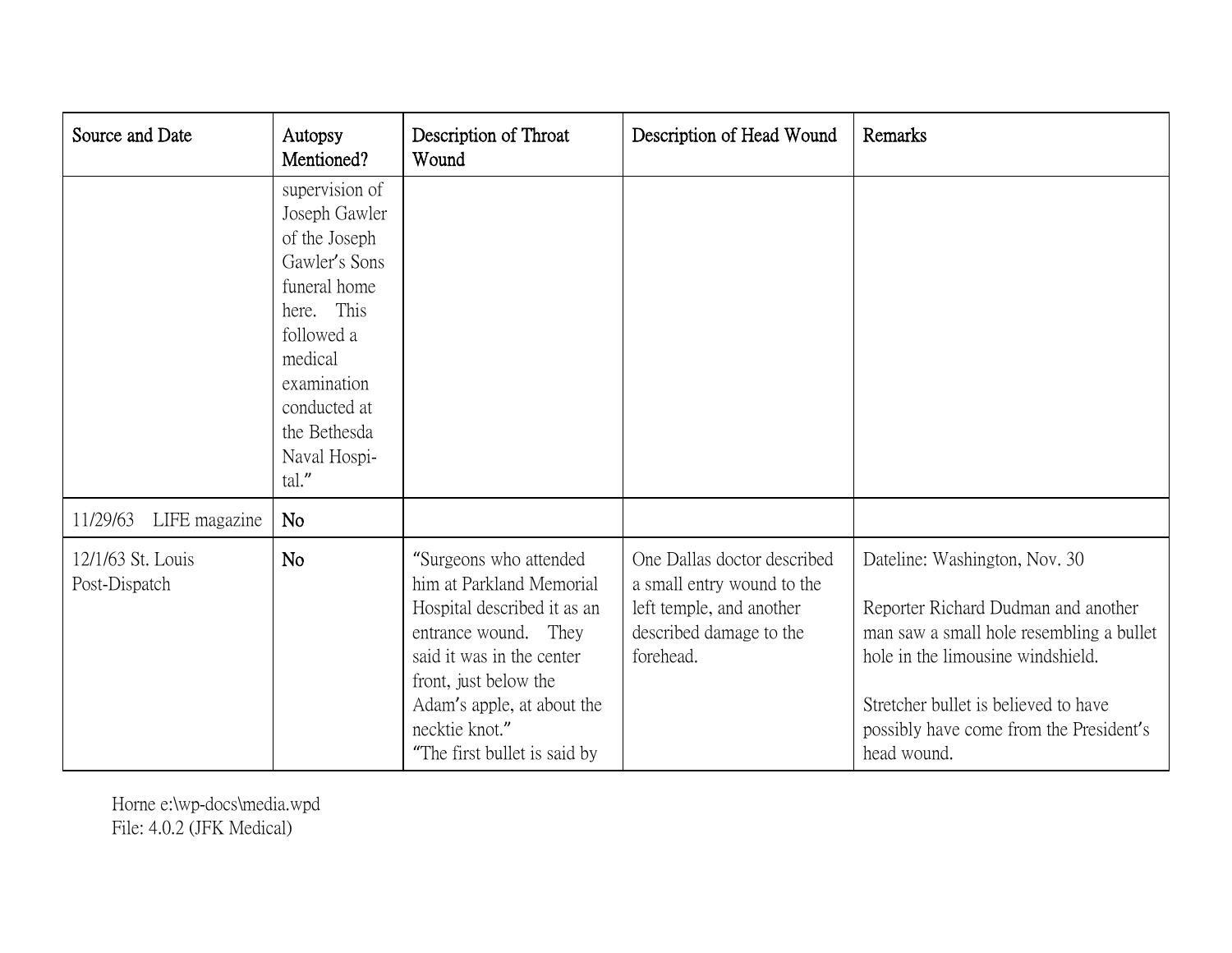| Source and Date          | Autopsy<br>Mentioned? | Description of Throat<br>Wound                                                                                                                                                                                                                                                                                                                                                                                                                                                                                                 | Description of Head Wound                                                                                                                                        | Remarks                                                                                                                                                                                                                                                                                                                                                                                                                                                                        |
|--------------------------|-----------------------|--------------------------------------------------------------------------------------------------------------------------------------------------------------------------------------------------------------------------------------------------------------------------------------------------------------------------------------------------------------------------------------------------------------------------------------------------------------------------------------------------------------------------------|------------------------------------------------------------------------------------------------------------------------------------------------------------------|--------------------------------------------------------------------------------------------------------------------------------------------------------------------------------------------------------------------------------------------------------------------------------------------------------------------------------------------------------------------------------------------------------------------------------------------------------------------------------|
|                          |                       | the doctors in Dallas to<br>have entered the throat,<br>coursed downward and<br>remained in the President's<br>body."                                                                                                                                                                                                                                                                                                                                                                                                          |                                                                                                                                                                  |                                                                                                                                                                                                                                                                                                                                                                                                                                                                                |
| 12/6/63<br>LIFE magazine | <b>No</b>             | On page 52F, LIFE's Paul<br>Mandel wrote:<br>"But the other (bullet), the<br>(Dallas) doctor reported,<br>entered the President's<br>throat from the front and<br>then lodged in his body.<br>Since by this time the<br>limousine was 50 yards past<br>Oswald and the President's<br>back was turned almost<br>directly to the sniper, it has<br>been hard to understand<br>how the bullet could enter<br>the front of the throatbut<br>the 8 mm film shows the<br>President turning his body<br>far around to the right as he | On page 52F, LIFE's Paul<br>Mandel wrote:<br>"The (Dallas) doctor said one<br>bullet passed from back to<br>front on the right side of the<br>President's head." | On page 48, LIFE wrote: "she (JBK)<br>asked that a message be sent to Bethesda<br>Naval Hospital asking that it be ready to<br>prepare John Kennedy's body for burial,"<br>but never mentioned that an autopsy had<br>taken place.<br>On page 52F, LIFE's Paul Mandel wrote:<br>"All three bullets have been<br>recovered--one, deformed, from the floor<br>of the limousine; one from the stretcher<br>that carried the President; one that<br>entered the President's body." |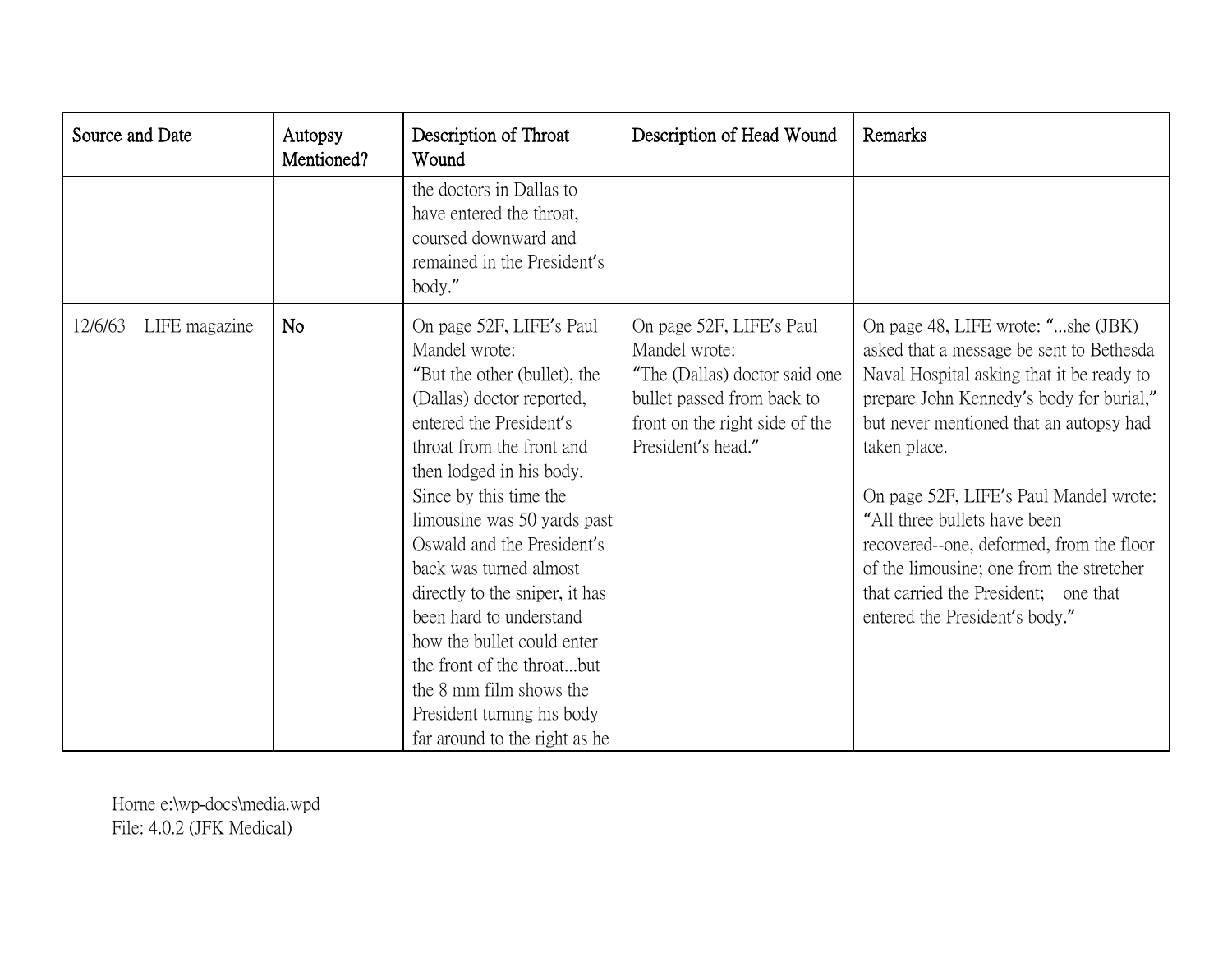| Source and Date                     | Autopsy<br>Mentioned?                                                                                                                                                                                                                                                | Description of Throat<br>Wound                                                                                                                                                                                               | Description of Head Wound | Remarks                                                                                                                                                                                                                                                                                                                                                                                                                                                                                                      |
|-------------------------------------|----------------------------------------------------------------------------------------------------------------------------------------------------------------------------------------------------------------------------------------------------------------------|------------------------------------------------------------------------------------------------------------------------------------------------------------------------------------------------------------------------------|---------------------------|--------------------------------------------------------------------------------------------------------------------------------------------------------------------------------------------------------------------------------------------------------------------------------------------------------------------------------------------------------------------------------------------------------------------------------------------------------------------------------------------------------------|
|                                     |                                                                                                                                                                                                                                                                      | waves to someone in the<br>crowd. His throat is<br>exposed--to the sniper's<br>nest--just before he clutches<br>it."                                                                                                         |                           |                                                                                                                                                                                                                                                                                                                                                                                                                                                                                                              |
| 12/10/63 St. Louis<br>Post-Dispatch | Yes:<br>$"$ in a<br>post-mortem<br>examination at<br>the United<br><b>States Naval</b><br>Hospital in<br>Bethesda,<br>Mdthe post<br>mortem report<br>has not been<br>made public.<br>It is expected<br>to be<br>incorporated in<br>the report of<br>the Presidential | The controversy over the<br>origin of the wound in the<br>President's anterior neck<br>(throat), and the<br>contemporaneous<br>description of that wound<br>by Dallas surgeons as an<br>entry wound, are again<br>discussed. | No                        | Dateline: Washington, Dec. 10<br>"a check with the (Parkland) hospital<br>last night disclosed that the surgeons<br>have not been questioned by the FBI or<br>any other investigative agency."<br>The principal purpose of the article is to<br>report that the FBI had sent its report on<br>the assassination to the Warren<br>Commission "yesterday,"<br>i.e., December 9, 1963, and that although<br>the report itself was still not public, that<br>it named Lee Harvey Oswald as the lone<br>assassin. |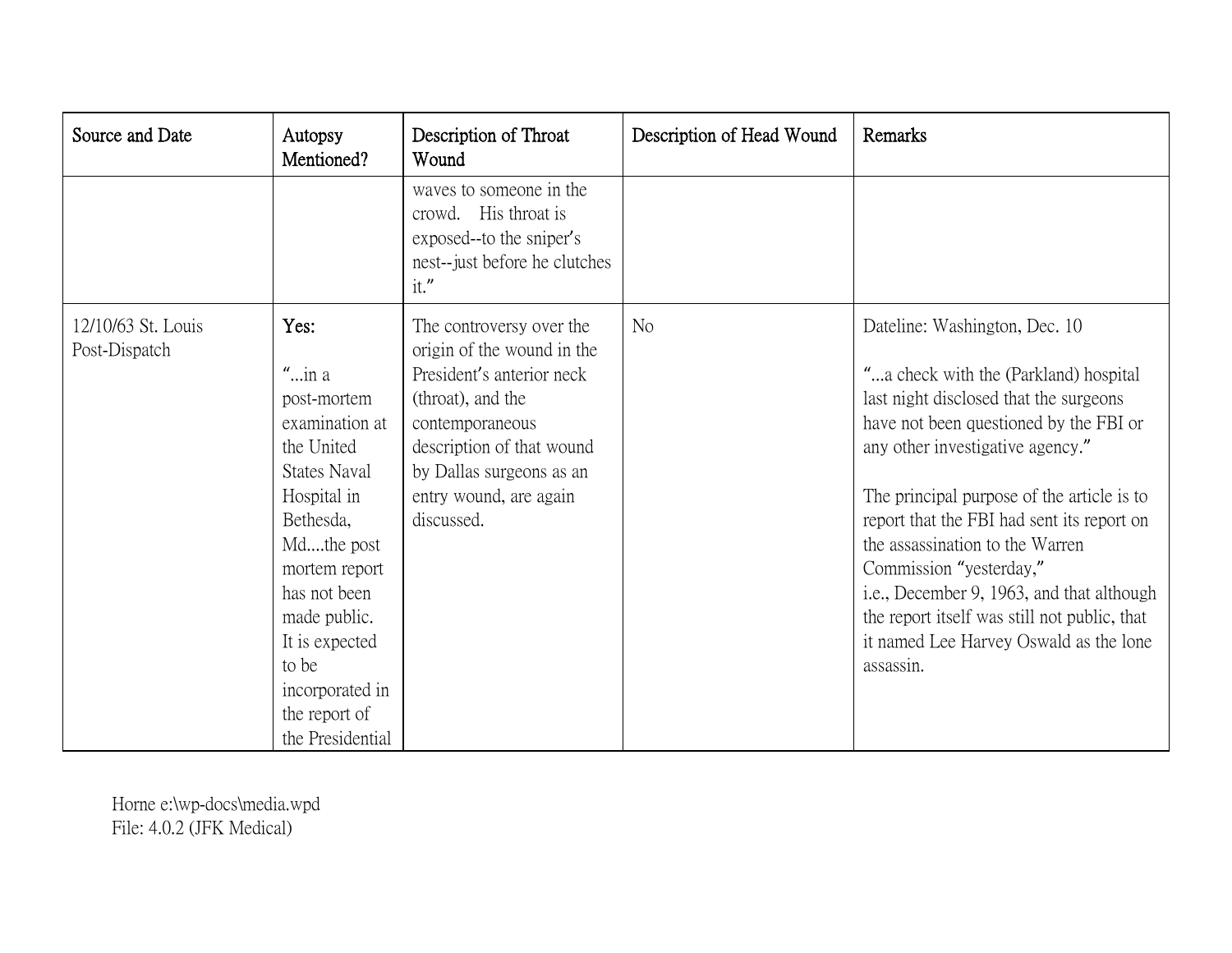| Source and Date                 | Autopsy<br>Mentioned?                                                                                                                                                                          | Description of Throat<br>Wound                                                                                                                                                                                                                                                                                                  | Description of Head Wound                                                                                                                                                                                 | <b>Remarks</b>                                                                                                                                                                                                                                                                                                                                                                                                                                     |
|---------------------------------|------------------------------------------------------------------------------------------------------------------------------------------------------------------------------------------------|---------------------------------------------------------------------------------------------------------------------------------------------------------------------------------------------------------------------------------------------------------------------------------------------------------------------------------|-----------------------------------------------------------------------------------------------------------------------------------------------------------------------------------------------------------|----------------------------------------------------------------------------------------------------------------------------------------------------------------------------------------------------------------------------------------------------------------------------------------------------------------------------------------------------------------------------------------------------------------------------------------------------|
|                                 | commission"                                                                                                                                                                                    |                                                                                                                                                                                                                                                                                                                                 |                                                                                                                                                                                                           |                                                                                                                                                                                                                                                                                                                                                                                                                                                    |
| 12/12/63 Dallas<br>Times-Herald | Yes:<br>This Bill<br>Burrus article<br>quotes<br>information<br>from the Navy<br>autopsy report.                                                                                               | Author Bill Burrus said the<br>bullet transited the<br>President's neck, exiting at<br>the front of the throat, and<br>described the rear wound as<br>being "above President"<br>Kennedy's right<br>scapula--commonly called<br>the shoulder blade."                                                                            | Unknown--ARRB does not<br>yet have article: all quotes in<br>this section are from <i>Best</i><br>Evidence, by David Lifton.<br>Title of Burrus article is said<br>to be "Kennedy Shot Entered"<br>Back." | Dateline: Bethesda, Md.                                                                                                                                                                                                                                                                                                                                                                                                                            |
| 12/18/63 New York Times         | Yes:<br>Source of the<br>article is<br>reported as<br>"a reliable<br>source familiar<br>with the<br>autopsy<br>findings"<br>"The findings<br>of pathologists<br>who conducted<br>an autopsy on | "The pathologists at<br>Bethesda, the source said,<br>concluded that the throat<br>wound was caused by the<br>emergence of a metal<br>fragment or piece of one<br>resulting from<br>the fatal shot in the head."<br>Now, the non-fatal bullet<br>which struck President<br>Kennedy is characterized as<br>a non-transiting back | "The second bullet to strike"<br>Mr. Kennedy, the source<br>said, entered the back of the<br>skull and tore open his<br>forehead."                                                                        | Dateline: Washington, Dec 17 (AP)<br>"a source familiar with the results (of<br>the Bethesda autopsy)" provided the<br>account of wounds in this article.<br>Back Wound: "The first bullet made<br>what was described as a small, neat<br>wound in the back and penetrated two or<br>three inches. The source said this bullet<br>had struck no vital organs and was not<br>likely to have inflicted a fatal woundit<br>did not penetrate deeply." |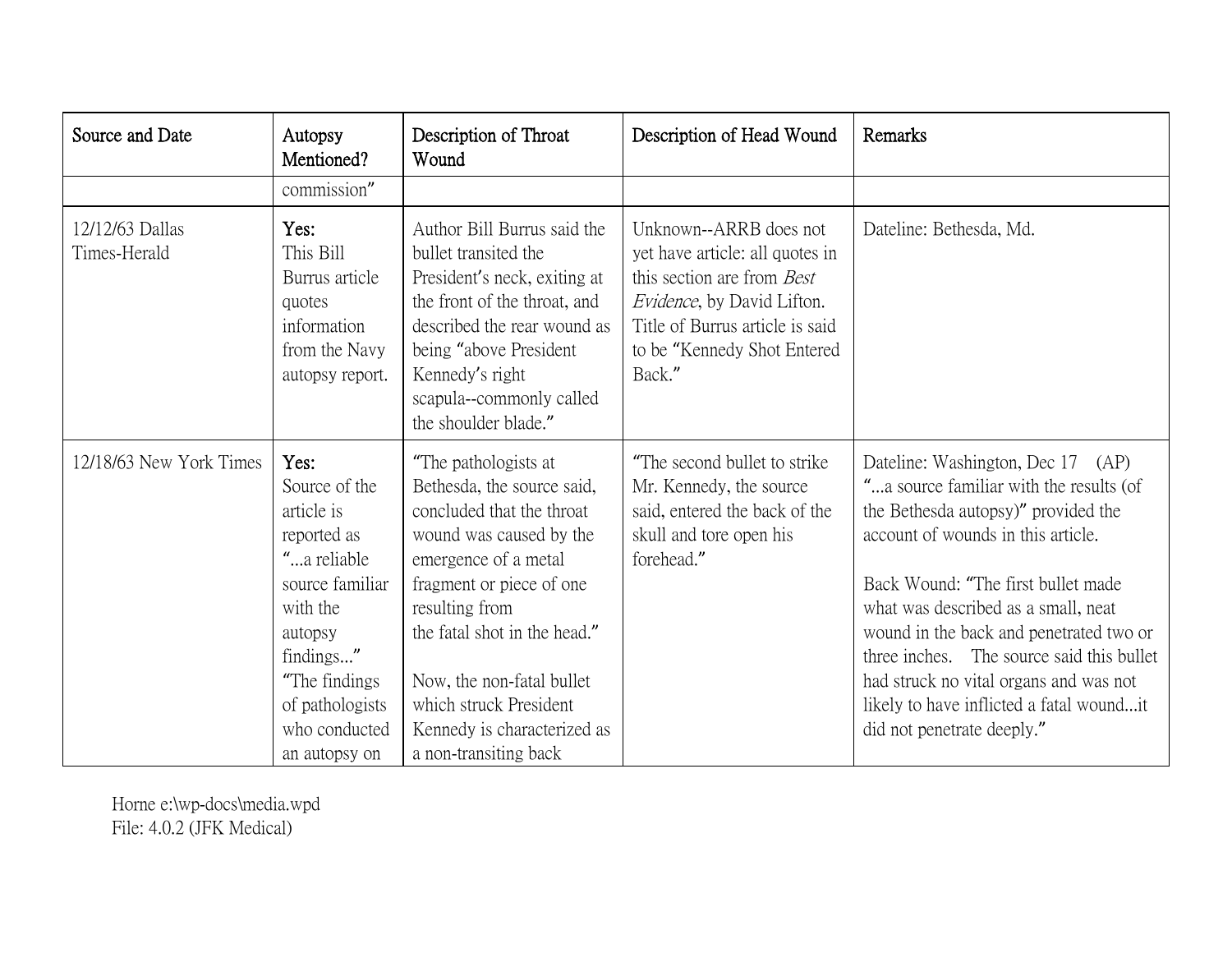| Source and Date                     | Autopsy<br>Mentioned?                                                                                                                                                                                   | Description of Throat<br>Wound                                                                                                                                                                                                   | Description of Head Wound                                                                                                                                                                                                                                                                           | Remarks                                                                                                                                                                                                                                                                                                                                                                                                                                                                                                                     |
|-------------------------------------|---------------------------------------------------------------------------------------------------------------------------------------------------------------------------------------------------------|----------------------------------------------------------------------------------------------------------------------------------------------------------------------------------------------------------------------------------|-----------------------------------------------------------------------------------------------------------------------------------------------------------------------------------------------------------------------------------------------------------------------------------------------------|-----------------------------------------------------------------------------------------------------------------------------------------------------------------------------------------------------------------------------------------------------------------------------------------------------------------------------------------------------------------------------------------------------------------------------------------------------------------------------------------------------------------------------|
|                                     | Mr. Kennedy's<br>body at the<br>Bethesda, Md.<br>Naval Hospital<br>have not been<br>made public."                                                                                                       | wound, instead of as a<br>non-transiting bullet which<br>entered the anterior neck<br>(throat) and lodged in the<br>chest. (See Remarks)                                                                                         |                                                                                                                                                                                                                                                                                                     |                                                                                                                                                                                                                                                                                                                                                                                                                                                                                                                             |
| 12/18/63 Washington Post            | Yes:<br>"These are the<br>findings of the<br>as yet<br>unofficial<br>report of<br>pathologists<br>who performed<br>the autopsy on<br>the President's<br>body the night<br>of Nov. 22."<br>(See Remarks) | "A fragment (from the head<br>shot) was deflected and<br>passed out the front of the<br>throat, creating an<br>erroneous belief he may<br>have been shot from two<br>angles."<br>(See Remarks for<br>description of back wound.) | "The second bullet to hit the<br>President, however, tore off<br>the right rear portion of his<br>head so destructively as to be<br>'completely incompatible<br>with life'the second, the<br>lethal bullet, smashed off the<br>lower right back side<br>(occipito-parietal region) of<br>the head." | More on the autopsy:<br>"The findings clear up confusions over<br>whether the President was shot once or<br>twice, and particularly whether one shot<br>hit him in the neck from the front."<br>Comments about the back wound:<br>"President Kennedycould readily have<br>survived the first bullet which was found<br>deep in his shoulderboth shots came<br>from the back, the first hitting him in the<br>high back shouldera bullet hit the<br>President in the back shoulder, 5 to 7<br>inches below the collar line". |
| 12/18/63 St. Louis<br>Post-Dispatch | Yes:<br>"Two Secret<br>Service Agents                                                                                                                                                                   | "They now believe that the<br>bullet in the neck entered<br>from the back, where the                                                                                                                                             | "The second bullet to strike"<br>Mr. Kennedy, the third bullet<br>fired, left a large hole in the                                                                                                                                                                                                   | (continued)<br>did so by showing the surgeons a<br>document describedas an autopsy report                                                                                                                                                                                                                                                                                                                                                                                                                                   |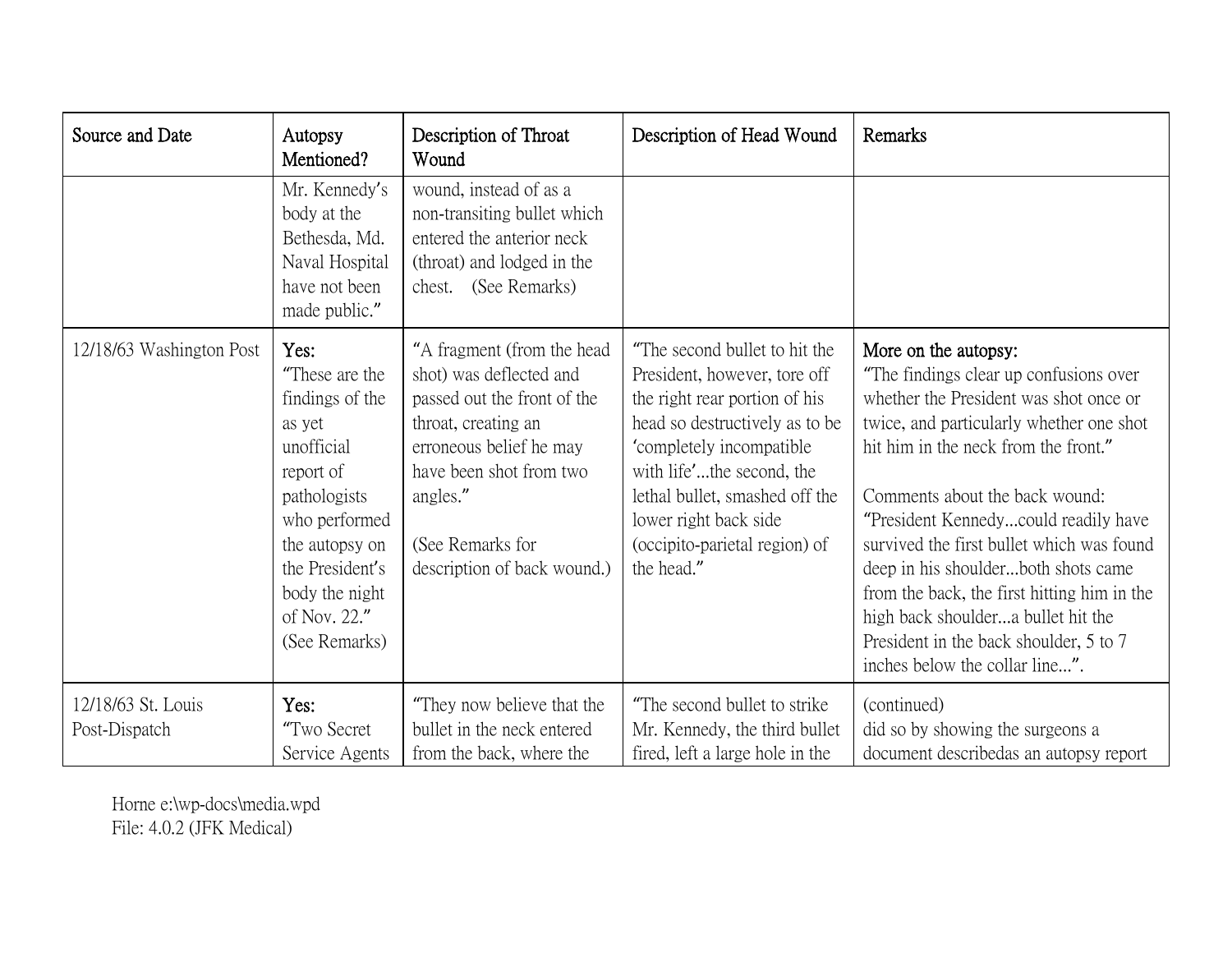| Source and Date         | Autopsy<br>Mentioned?                                                                                                                                                                                                                                                   | Description of Throat<br>Wound                                                                                                 | Description of Head Wound                                                                                      | Remarks                                                                                                                                   |
|-------------------------|-------------------------------------------------------------------------------------------------------------------------------------------------------------------------------------------------------------------------------------------------------------------------|--------------------------------------------------------------------------------------------------------------------------------|----------------------------------------------------------------------------------------------------------------|-------------------------------------------------------------------------------------------------------------------------------------------|
|                         | called last<br>week on Dallas<br>surgeons who<br>attended<br>President John<br>F. Kennedy<br>and obtained a<br>reversal of<br>their original<br>view that the<br>bullet in his<br>neck entered<br>from the front.<br>The<br>investigators<br>(continued<br>see Remarks) | right shoulder meets the<br>neck, and passed out<br>through the hole in front,<br>about two inches below the<br>Adam's apple." | back of the President's head,<br>destroyed considerable brain<br>tissue and severely damaged<br>the forehead." | from the United States Naval Hospital at<br>Bethesda."                                                                                    |
| 12/19/63 New York Times | Yes:<br>"Officials<br>declined all<br>comment today<br>on reports of                                                                                                                                                                                                    | "A fragment of this bullet"<br>(the fatal head shot),<br>according to the reports,<br>passed out the front of the<br>throat."  | Vague: second shot to hit the<br>President hit right rear of<br>head.                                          | Dateline: Washington, Dec. 18<br>"Officials Silent on Kennedy Shots:<br>Autopsy Said to Show Both Hit Him<br>from Rear" (Article's Title) |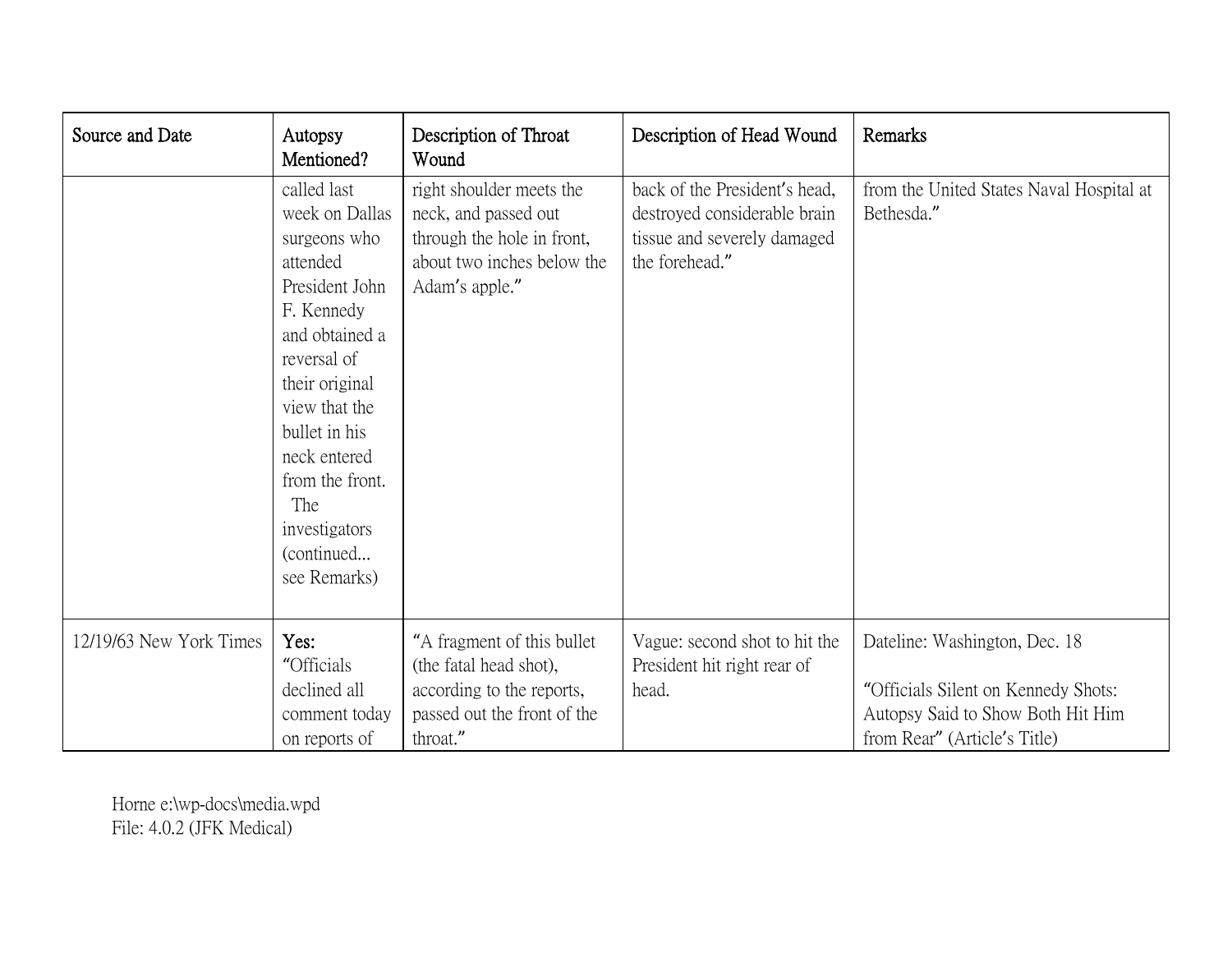| Source and Date | Autopsy<br>Mentioned?                                                                 | Description of Throat<br>Wound                 | Description of Head Wound | Remarks                                                                                                                                                                                                                                                                                                                                                                                                                                                                                                                                     |
|-----------------|---------------------------------------------------------------------------------------|------------------------------------------------|---------------------------|---------------------------------------------------------------------------------------------------------------------------------------------------------------------------------------------------------------------------------------------------------------------------------------------------------------------------------------------------------------------------------------------------------------------------------------------------------------------------------------------------------------------------------------------|
|                 | what<br>pathologists<br>found in an<br>autopsy on<br>President<br>Kennedy's<br>body." | (See Remarks for<br>statements on back wound.) |                           | "The FBI in its report to the special<br>commission investigating the<br>assassination, stated flatly that both<br>bullets had come from the window<br>Oswald assertedly was. But the report<br>did not mention the autopsy. Pathologists<br>performed the autopsy after Mr. Kennedy<br>was brought to Bethesda Naval Hospital<br>in Bethesda, Md., the night of the<br>assassination."<br>Back Wound:<br>""a first bullet hit the President in the<br>back. The bullet lodged in the body.<br>It assertedly did not hit any vital organs." |
|                 |                                                                                       |                                                |                           |                                                                                                                                                                                                                                                                                                                                                                                                                                                                                                                                             |
|                 |                                                                                       |                                                |                           |                                                                                                                                                                                                                                                                                                                                                                                                                                                                                                                                             |
|                 |                                                                                       |                                                |                           |                                                                                                                                                                                                                                                                                                                                                                                                                                                                                                                                             |